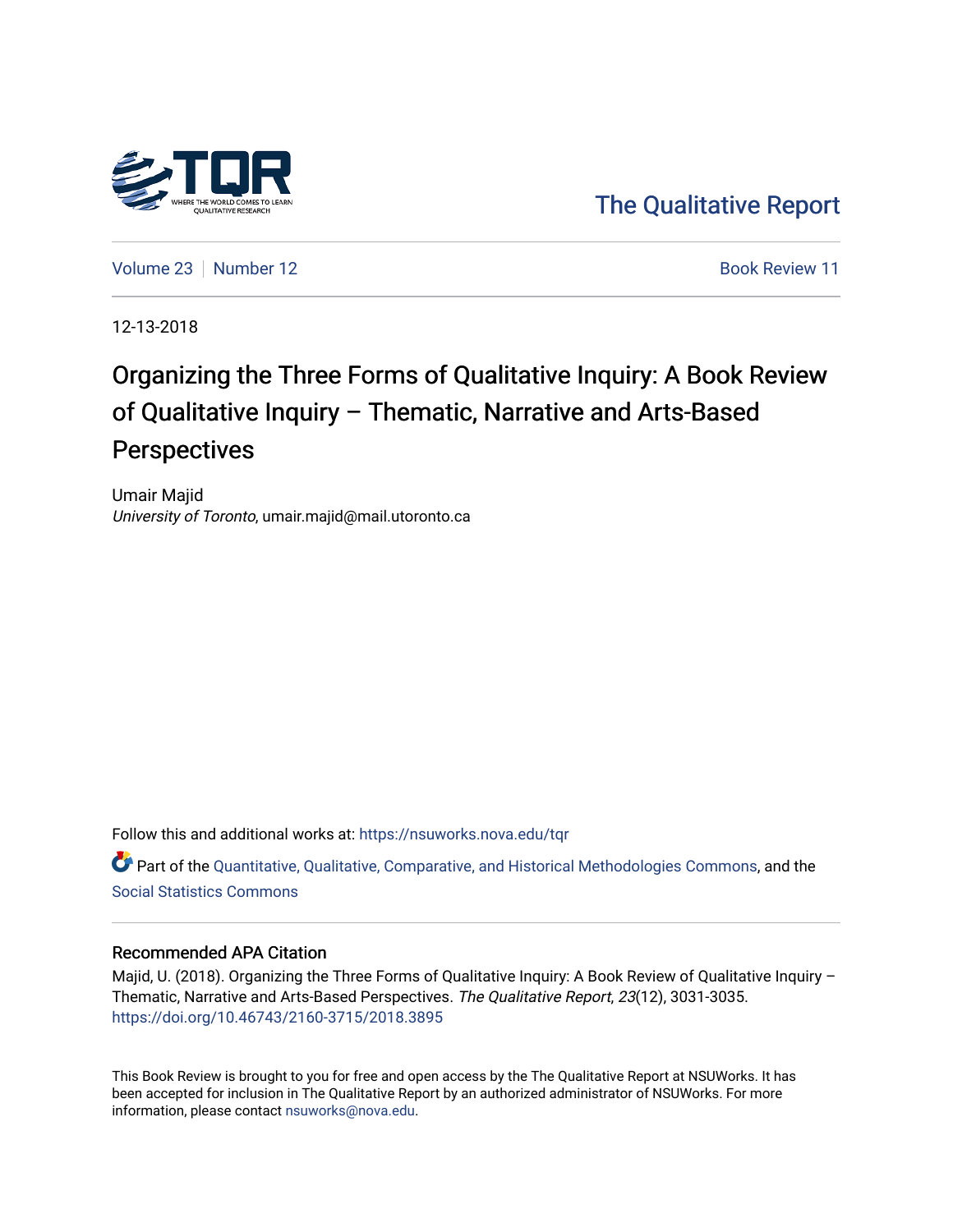# **Qualitative Research Graduate Certificate** Indulge in Culture Exclusively Online . 18 Credits **LEARN MORE**

### Organizing the Three Forms of Qualitative Inquiry: A Book Review of Qualitative Inquiry – Thematic, Narrative and Arts-Based Perspectives

#### Abstract

In this book review, I examine the structure, form, content, and purpose of *Qualitative Inquiry: Thematic,* Narrative and Arts-Based Perspectives by Lynn Butler-Kisber. This book aims to augment the teaching and learning of investigators engaging in qualitative inquiry. First, I explicate my positionality and reflexivity to contextualize the approach of this book review. Following this discussion, I analyze the book's structure and content by comparing the alignment between the background, exemplars, and strategies with the intended purpose of the book. I conclude this book review with a summary of its benefits to novice investigators.

#### Keywords

Qualitative Research, Thematic Analysis, Narrative Inquiry, Arts-Based Research, Book Review

#### Creative Commons License



This work is licensed under a [Creative Commons Attribution-Noncommercial-Share Alike 4.0 International](https://creativecommons.org/licenses/by-nc-sa/4.0/)  [License](https://creativecommons.org/licenses/by-nc-sa/4.0/).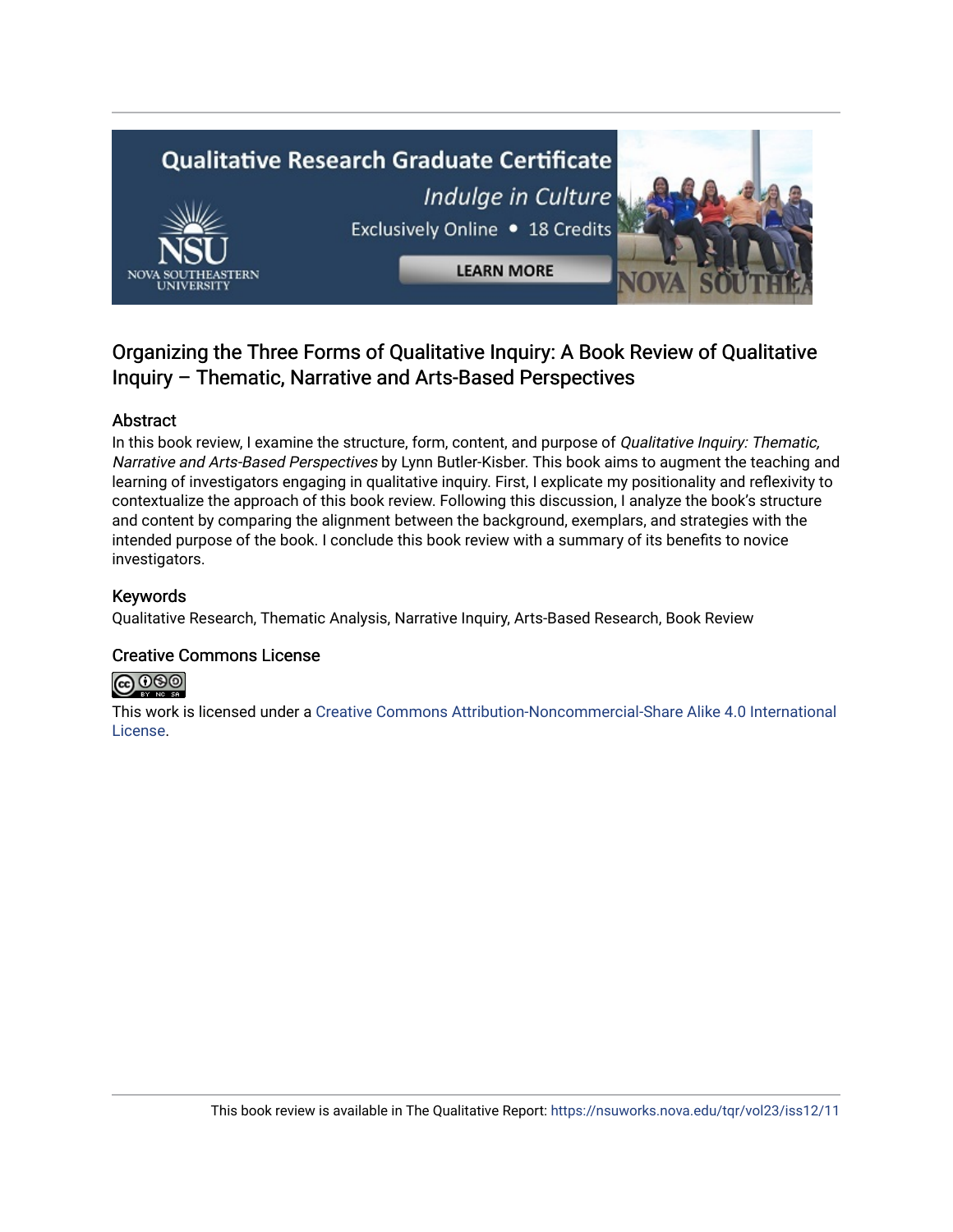

## **Organizing the Three Forms of Qualitative Inquiry: A Book Review of** *Qualitative Inquiry–Thematic, Narrative and Arts-Based Perspectives*

Umair Majid University of Toronto, Ontario, Canada

*In this book review, I examine the structure, form, content, and purpose of Qualitative Inquiry: Thematic, Narrative and Arts-Based Perspectives by Lynn Butler-Kisber. This book aims to augment the teaching and learning of investigators engaging in qualitative inquiry. First, I explicate my positionality and reflexivity to contextualize the approach of this book review. Following this discussion, I analyze the book's structure and content by comparing the alignment between the background, exemplars, and strategies with the intended purpose of the book. I conclude this book review with a summary of its benefits to novice investigators. Keywords: Qualitative Research, Thematic Analysis, Narrative Inquiry, Arts-Based Research, Book Review*

#### **Body of Review**

#### **Introduction to the Book**

Novice and experienced investigators regularly encounter challenges in learning, applying, and rationalizing their approaches to qualitative inquiry. For achieving these objectives, there are a myriad of resources and tools available online. However, despite the availability of resources and tools, the majority I believe are inaccessible to novice investigators.

Two years after my exposure to qualitative inquiry, I still face the reality that there are only a handful of articles, books, tools, and resources that are comprehensible and accessible to the neophyte. The majority of methodological literature focuses on the philosophical, conceptual, and theoretical foundations of qualitative inquiry, which are important topics but not the primary focus for new investigators. Rather, these investigators require tangible and bite-sized resources that allow them to comprehend the foundations of qualitative inquiry in a time sensitive manner. This scenario makes it imperative to work towards cultivating and orienting the next generation of qualitative inquirers, myself included. In my own practice, I have attempted to address these gaps by publishing resources and guides and facilitating workshops to mentor novice investigators in qualitative inquiry, protocol development, and quality appraisal (Jameel & Majid 2018; Jameel, Shaheen, & Majid, 2018; Majid, 2017, 2018a; Majid & Vanstone, 2018).

Butler-Kisber's (2018) book titled *Qualitative Inquiry: Thematic, Narrative and Arts-Based Perspectives* offers another source of respite for investigators looking for accessible resources to conduct qualitative research. In the introductory preamble, Butler-Kisber (2018) immediately identifies the audience and motivation of the book. This distinction is helpful for me as a book reviewer and learner of qualitative research because it contextualizes the structure, purpose, content, and implications for researchers and learners of research. As a Professor of Education, Butler-Kisber uses this book to address the experiences of students who commonly struggle to grasp, comprehend, and practice qualitative inquiry. Not only students, but also professors and seasoned investigators are increasingly engaging in diverse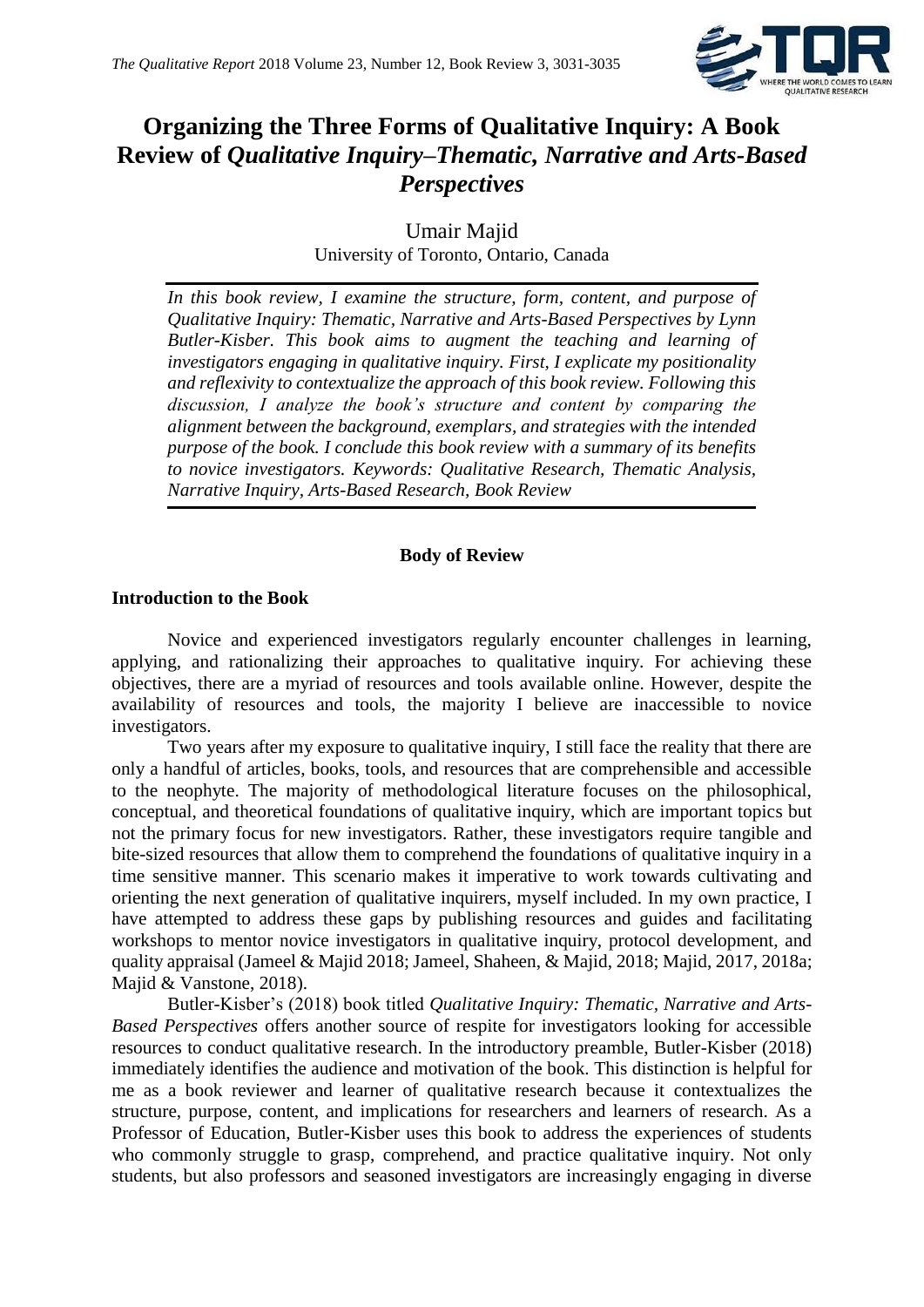forms of qualitative inquiry and desire methodological resources that are accessible to them and appropriate to their research context.

Butler-Kisber (2018) emphasizes the purpose of this book as not only to delineate the different forms (or methodologies) of qualitative inquiry but to identify the slurring, muddling, and overlap between them. This orientation is helpful because it allows new investigators to gain an appreciation of the ambiguity, creativity, and fickleness inherent in qualitative inquiry. As a result, the author focuses on both "traditional" (thematic and narrative) and "innovative" (arts-based) forms of qualitative inquiry. This categorization may be helpful for investigators who are just beginning to operationalize qualitative inquiry in their research practice.

In this book review, I will first position myself in the amalgamation of my experiences using qualitative inquiry by describing the evolution of qualitative inquiry in my research practice and its application in the health sciences discipline. Following this discussion, I will delve into the nuances and particularities of the structure, form, content, and purpose of the book that reflects my reading, rereading, reflexivity, and reflection. I conclude this review by summarizing the book's key benefits for novice and experienced investigators (Appendix A).

#### **Explicating my Positionality**

I completed my Master of Science in Health Research Methodology. Approximately half of my training was focused on quantitative and experimental methods in health science research, and the other half emphasized qualitative and mixed-methods approaches. In my courses, thematic analysis appeared to be the most common approach to qualitative inquiry. There was some discussion on narrative and arts-based approaches, but the discussion was minimal at best and certainly not the primary focus. My thesis examined the structure, design, content, and application of high-utility quality appraisal tools for use in qualitative evidence syntheses (Majid & Vanstone, 2018). This publication offers investigators and decision-makers guidance on choosing an appraisal tool that is appropriate for their scholarly purpose.

With regards narrative inquiry, I have few experiences apart from a previous book review on life writing methods (Majid, 2018b). I also have a Master of Education where several courses require me to analyze stories and narratives. Despite my limited understanding, I hoped through reading this book that I would be able to expand my understanding of narrative inquiry and conceptualize how I can leverage this form of inquiry in my own research practice.

Also, I was mostly unfamiliar with arts-based inquiry. I have encountered some examples of innovative data collection techniques such as body mapping and photovoice (Jager, Tewson, Ludlow, & Boydell, 2016; Onwuegbuzie, Leech, & Collins, 2010). Notwithstanding, I felt an extreme level of excitement to delve into a unique and innovative form of qualitative inquiry by reading this book. This excitement, in particular, stemmed from a need to delineate how arts-based inquiry may be expanded in the field of health sciences.

Before I started reading the book, I determined that my goal of this book review was to deepen and broaden my personal understanding of different forms of qualitative inquiry and analysis. Specifically, as I have just started my PhD program, I hoped that this book improves my ability to elaborate on key issues with the qualitative methodological approaches that will guide my PhD dissertation. A secondary purpose was to augment my teaching and learning practice, which regularly supports novice investigators to increase their capacity to conduct high-quality qualitative research.

#### **Structure and Format**

Having read over ten books and many more journal articles and book chapters on qualitative research, I feel that there is an increasing need to make teaching and learning of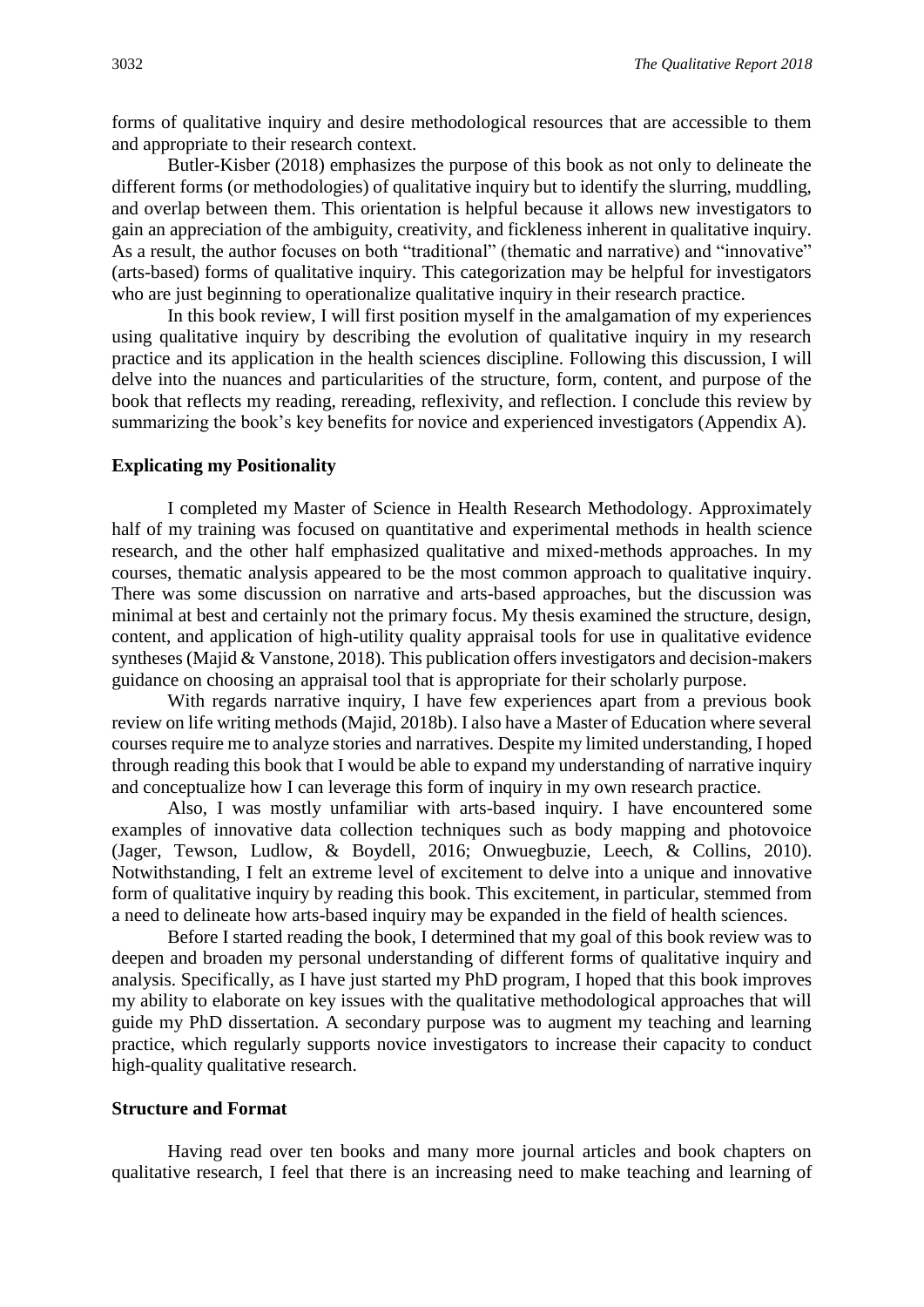qualitative inquiry more accessible to novice investigators. Butler-Kisber's (2018) book *Qualitative Inquiry: Thematic, Narrative, and Arts-Based Perspectives* departs from my previous learning because of the compelling structure it uses and the discussions it facilitates on three forms of qualitative inquiry (thematic, narrative, and arts-based). The book is divided into five parts and a number of chapters associated with each:

- 1. **Qualitative Inquiry**: (a) Introduction to Qualitative Inquiry and (b) Getting Started in Qualitative Inquiry.
- 2. **Thematic Perspectives**: (a) Constant Comparison Inquiry and (b) Phenomenological Inquiry.
- 3. **Narrative Perspectives**: (a) Narrative Inquiry.
- 4. **Arts-Based Perspectives**: (a) Poetic Inquiry, (b) Visual Inquiry (Collage Inquiry, Photo/Film Inquiry, Visual Narratives), and (c) Performative Inquiry (Ethnodrama and Reader's Theatre, Music, and Dance).
- 5. **Future Directions**: (a) Concluding Thoughts

Aligned with the author's purpose to augment the need for novice and experienced investigators to conceptualize and employ different forms of qualitative inquiry, the author illustrates both the challenges and strategies to address them through enticing exemplars. For example, in the discussion on Ethnodrama, the author provides an exemplar script that illustrates how an investigator has practiced this form of inquiry. This script includes a powerful prologue that situates the purposes and rationale for using ethnodrama, a captivating excerpt of the actual script that describes a conversation between a burglary victim and the burglar, and a convincing epilogue that orients the reader to reflections and specific analytic processes (Butler-Kisber, 2018, pp. 159-161).

Most of discussion pertains to texts and excerpts reproduced from other sources that have been repurposed to serve an educational, and in some cases emotive, objective. These texts and excerpts provide powerful exemplars of the analytic processes, procedures, and devices that researchers can integrate in their own work. These examples are especially powerful because they are multidisciplinary (education, health sciences, and social sciences). As someone who became despised of the arts due to negative experiences in elementary education, this book sparked a newfound appreciation and respect for the arts and its applications in research.

What is more profound about this book is that the author does not delve into these enthralling examples immediately; rather, the author scaffolds the practice of qualitative inquiry with the persuasive interpretations of the historical and theoretical context. In this way, readers are able to better appreciate the practical suggestions provided to guide their own research practice. This scaffolding also equips researchers with the historical and theoretical tools to justify their specific approach to qualitative inquiry.

The author shows a remarkable level of literary flexibility by employing metaphors to supplement thoughts, suggestions, and strategies. The metaphors complement and substantiate the powerful exemplars. For example, following an example of how constant comparison inquiry has been applied in a research study, the author describes that this form of inquiry can be analogized as:

creating folders (manually or electronically) with the code name and the rule of inclusion on the front. Chunks are separated and put in the folder according to the rule of inclusion…If a particular unit of text does not fit, then it is necessary to change the rule to make it fit, or to create another category and write a rule of inclusion for it. (Butler-Kisber, 2018, pp. 50)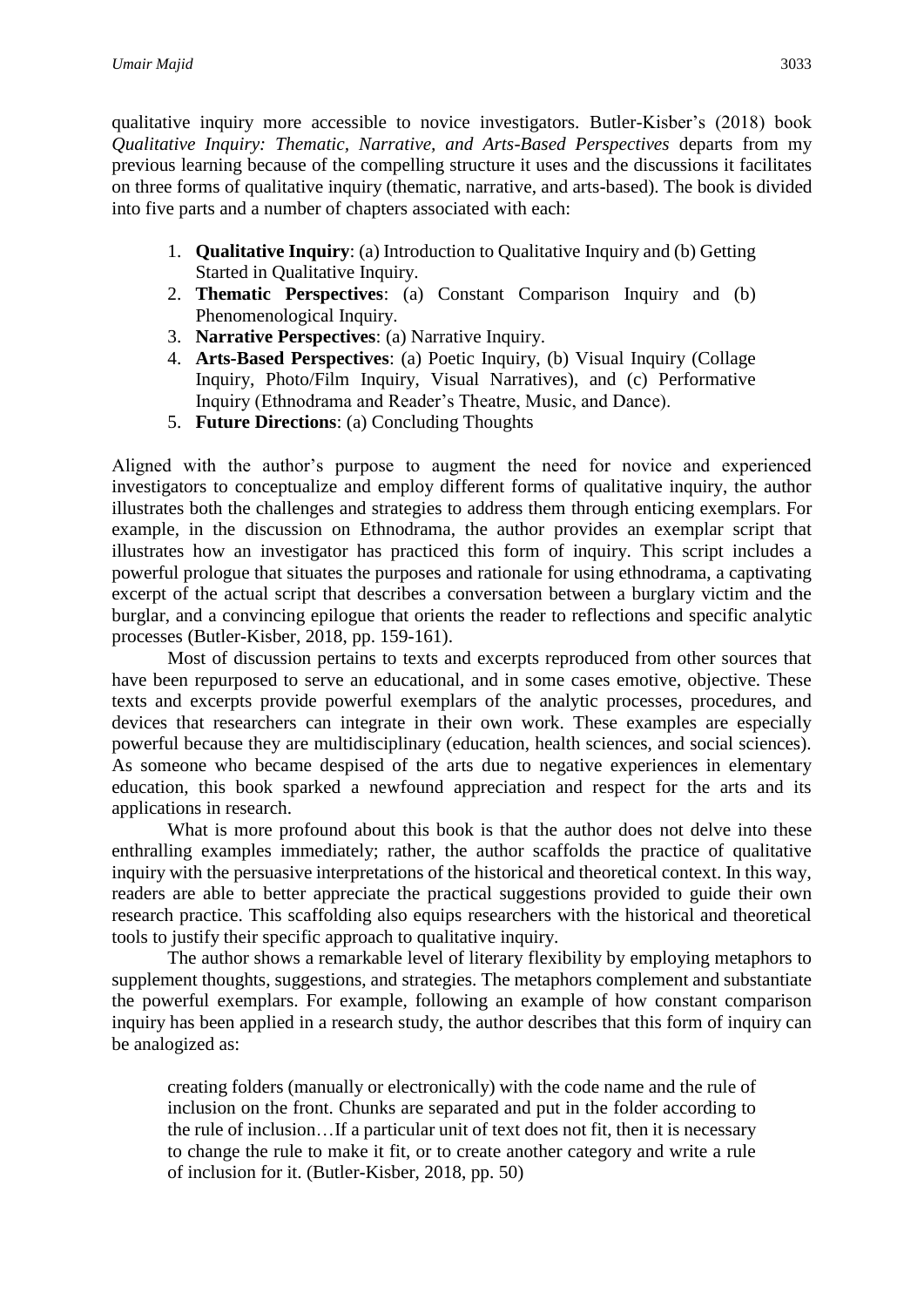Analogies such as this one are pertinent and convincing because they evolve readers' operationalization of how different forms of qualitative inquiry, analytical devices, and procedures can be applied in their own practice.

As I concluded the book, I had an inkling regarding the attention given to different forms of inquiry. I realized that if we consider thematic and narrative inquiry as more "conventional" and widely utilized by researchers in a variety of disciplines, and arts-based inquiry as less "conventional" and more innovative, it appears that arts-based inquiry was given the majority of attention in this book (56 pages to thematic and narrative inquiry, whereas 74 pages to arts-based inquiry). It is possible that an ulterior motive of the author was to leverage conventional forms of inquiry, which many qualitative researchers are familiar with to some degree, to advance the understanding, use, and deployment of unique, uncommon, and innovative approaches to qualitative inquiry.

#### **Final Thoughts**

In this book review on *Qualitative Inquiry: Thematic, Narrative and Arts-Based Perspectives* (Butler-Kisber, 2018), I used my previous experiences and learning to determine how the book may expand my knowledge, skills, and experiences of qualitative inquiry in the health sciences. I described my reactions and preconceptions and examined the nuances of the book's structure, form, and content—including the powerful use of exemplars, metaphors, analogies, and historical/theoretical foundations of qualitative inquiry. I believe that this book serves as an excellent launchpad for novice investigators to familiarize themselves with different forms of qualitative inquiry, both conventional and innovative. However, as I conclude this review, I am in need of additional resources, tools, and readings to continue my learning of arts-based inquiry. Perhaps this emerging need stems from a motivation that Butler-Kisber's book has instilled in me about the possibilities that exist in the use of arts-based inquiry.

#### **References**

- Butler-Kisber, L. (2018). *Qualitative inquiry: Thematic, narrative and arts-based perspectives*. Thousand Oaks, CA: Sage.
- Jager, A. D., Tewson, A., Ludlow, B., & Boydell, K. (2016). Embodied ways of storying the self: A systematic review of body-mapping. *Forum Qualitative Sozialforschung/Forum: Qualitative Social Research, 17*(2).
- Jameel, B., & Majid, U. (2018). Research fundamentals: Data collection, data analysis, and ethics. *URNCST Journal, 2*(4), 1-8. <https://doi.org/10.26685/urncst.39>
- Jameel, B., Shaheen, S., & Majid, U. (2018). Introduction to qualitative research for novice investigators. *URNCST Journal, 2*(6), 1-6. <https://doi.org/10.26685/urncst.57>
- Majid, U. (2017). Research fundamentals: The research question, objectives and background. *URNCST Journal, 1*(2), 1-7.<https://doi.org/10.26685/urncst.14>
- Majid, U. (2018a). Research fundamentals: Study design, population, and sample size. *URNCST Journal, 2*(1), 1-7. <https://doi.org/10.26685/urncst.16>
- Majid, U. (2018b). The functionality and usability of critical approaches to life writing methods in qualitative research: A book review. *The Qualitative Report, 23*(8), 1948-1951. Retrieved from<https://nsuworks.nova.edu/tqr/vol23/iss8/11/>
- Majid, U., & Vanstone, M. (2018). Appraising qualitative research for evidence syntheses: A compendium of quality appraisal tools. *Qualitative Health Research.* <https://doi.org/10.1177%2F1049732318785358>
- Onwuegbuzie, A. J., Leech, N. L., & Collins, K. M. (2010). Innovative data collection